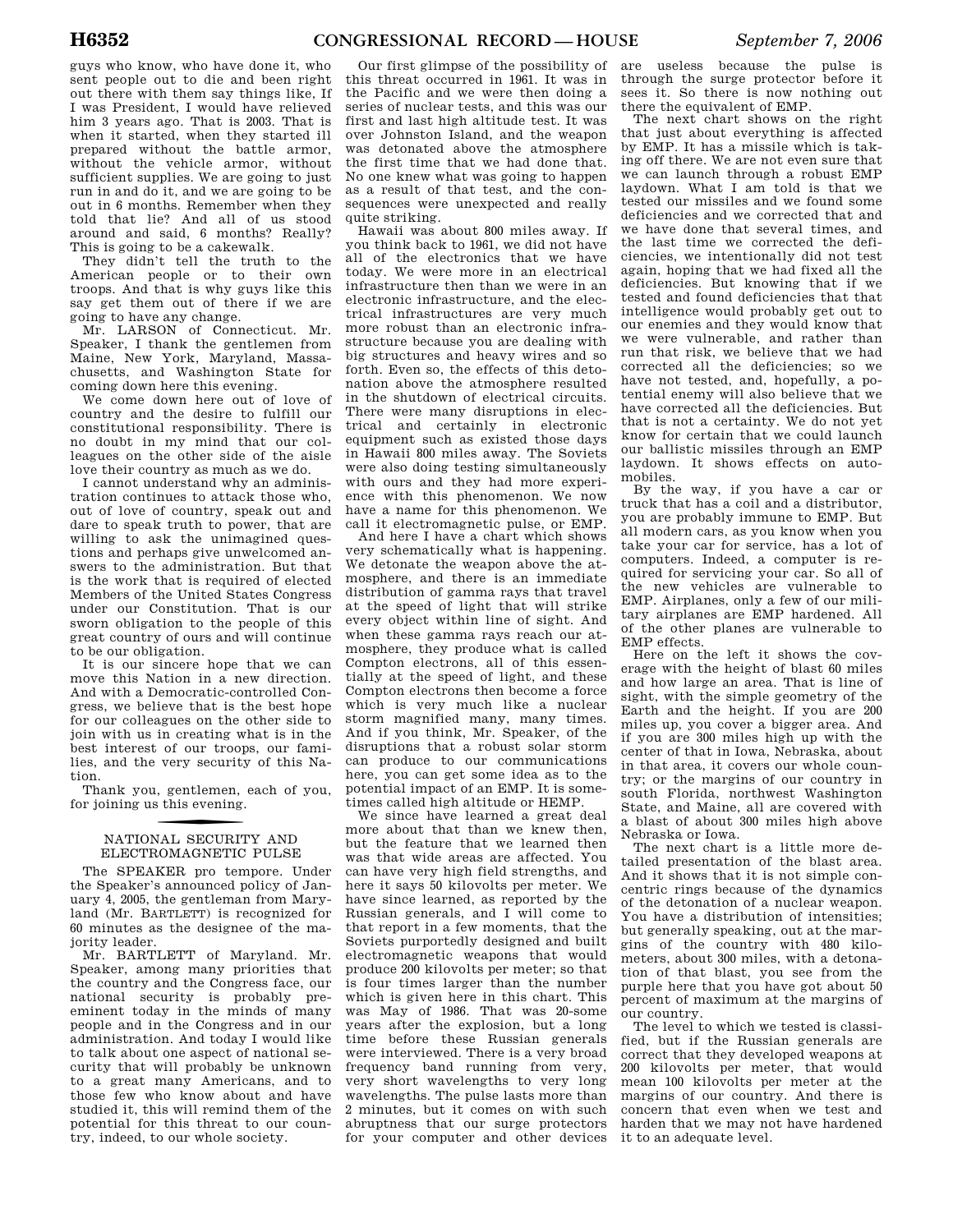The next chart answers an important question that I am sure a lot of people ask at about this point, and that is if there is such enormous vulnerability to EMP, why would you be talking about that and giving our potential adversaries a heads up that we are vulnerable? To help understand that, most Americans may not know about it, but every one of our potential enemies knows about it. I have here just one little chart which, as you can see, is not in English. It is in Russian, as a matter of fact. And although I cannot read Russian, I certainly can look at the sketches here. And what we see is EMP.

#### $\Box$  1730

Here is a weapon detonated above the atmosphere. And here you see the effect of that. This is the EMP pulse here lasting a long time. By the way, the fact that the wavelengths in that pulse go from extremely short to extremely long mean that they can couple with almost everything.

I am told that the smallest electronic parts on the warehouse shelf will couple with some of the shortest waves. And long, long lines like railroad tracks will couple with the longest waves. As a matter of fact, they will even couple with wires that are buried several feet underground.

Without technical knowledge, what we are talking about almost seems like Buck Rogers and science fiction. A blast of a single weapon up to 300 miles in the sky, and by the way, if it were in the daytime and you were looking away from it, you would not even know it happened. If you were looking at it, obviously, you would see it because it was very bright, and it was line of sight.

You are not hurt by it. It has no effect on our bodies. But if you have an electronic watch, that will stop. If you get in your car, that probably will not run. The phones will not work. There will be no power grid. There are literally tens of thousands of what are called SCADA, which are little control devices in our power grid. And they all contain chips, micro-electronics. And many of them were manufactured by organizations that do not even exist now because they have been in the field for a long time.

And all of those are gone. Signals traveling through fiber will get there. But if you have anything other than optical switching, if you have electronic switching, the switches will be gone. And so even if you are using fiber, you still cannot transmit your data if you are using other-than-optical switching.

So this chart demonstrates very clearly that our enemies know about EMP, because this is from a Russian publication, and it shows the effects of EMP. This is the power grid. They show the transformers going out.

By the way, if our big transformers go out, there are no replacements on the shelf. The biggest ones are not even

manufactured in this country. We will need to go to Europe or Scandinavia, and you place your order, and in a year to 18 months, they will have the transformer for you.

I was concerned about EMP, and I called a friend of mine, Tom Clancy, who I knew had an EMP scenario in one of his books. And he lives on the Eastern Shore of Maryland. I knew him. So I called Tom and asked him for some information on EMP.

He said, if you have read my book, you know as much about EMP as I know, but let me refer you to, in his opinion, the smartest man hired by the U.S. Government. And he gave me the name of a Dr. Lowell Wood who worked for Lawrence Livermore Lab, one of our big nuclear labs out in California.

Well, this was back, oh, probably 12, 13 years ago, a while ago. And cell phones were not all that popular. You may remember that we were using pagers. If you wanted to communicate with someone, why you paged them. And that went up to a satellite and back down to their pager. And they got the little message, please call so and so. I did that with Lowell Wood. I thought he was in California. And he happened to be in Washington. And of course the same satellite that would have brought the signal down to California brought it down to Washington. Within an hour, he was sitting with me in my office.

Dr. Lowell Wood was indeed a font of knowledge on electromagnetic pulse. I was concerned that, because of cost considerations, that our military was waiving EMP hardening on essentially all of its new weapons systems and that that made us vulnerable to an EMP attack.

And so I got in legislation the establishment of an EMP commission. And the EMP commission was set up and functioned for 2 years. Normally our commissions work for a year. But because of the details of this legislation, they were able to work for 2 years. They brought forth a big report. This is the executive summary of that report. And this was issued in 2004.

This is the Executive Summary of the Report of the Commission to Assess the Threat to the United States from Electromagnetic Pulse EMP Attack.

And here are a number of PowerPoint presentations that they prepared, because they were going around the country briefing a large number of organizations, Federal and State and private, on the results of their study.

The next chart shows the commissioners. Here you will see Dr. Johnnie Foster is the developer of almost all of our new atomic weapons. Dr. Bill Graham, who was the chair of this, was Rumsfeld's co-chair when they did that very important study on the emerging ballistic missile threat that came out a few years ago.

It is interesting. I spent a couple of days in Moscow with Bill Graham and Rumsfeld when we were briefing mem-

bers of the Russian Duma so that they would understand that our withdrawal from this treaty that prohibited us from protecting ourselves against intercontinental ballistic missiles had nothing to do with Russia because we cannot imagine that we could produce a robust enough protection system to protect us against the literally thousands of intercontinental ballistic missiles that Russia has. But there are some new players on the scene out there, like China and North Korea and Iran and who knows who may get in line.

And we could, we felt, with the development of a system, the successful test just a few days ago, be able to take out a few weapons from a country like this.

Another very important member of this commission was Dr. Joan Woodward, who is the deputy director of the Sandia Labs out in Albuquerque, New Mexico. I was out visiting my son there who works at the labs. And he brought me home some material from the lab that led me to believe that they might have some knowledge that would be helpful in this EMP study.

So I asked for a briefing. I had not looked at the list and remembered specifically who was on this list of commissioners. And I came in for a 5-hour classified briefing on the commission's work. And Dr. Joan Woodward had at her disposal all of the resources of the Sandia Labs. So they did a really magnificent job of studying the threat, not just to our military but to our national infrastructure.

The next chart shows something which alarmed them. This is from their commission report. We have redacted here the names of the Russian generals. But they interviewed two Russian generals who told them that Russia had designed and built a super EMP nuclear weapon capable of generating 200 kilovolts per meter. That is an enormously high pulse.

Russian, Chinese and Pakistani scientists are working in North Korea. Now, I am not saying this. I am taking this from the report of the EMP commission. Russian, Chinese and Pakistani scientists are working in North Korea and could enable that country to develop an EMP weapon in the near future. Now, this is the assessment of the EMP commission.

The next chart just builds on the point that I made that most of our citizens may not know anything about EMP, because it is really a Buck Rogers Star Wars kind of a phenomena. It almost seems like science fiction.

The fact is that, although few of our people know about EMP, all of our potential enemies know about EMP.

And I just wanted to make that very clear, because I do not want anybody to have the notion that we are somehow informing a potential enemy of something that he does not know about.

This first quote here is a very interesting one. This is not exactly the quote as I remember, but it is a pretty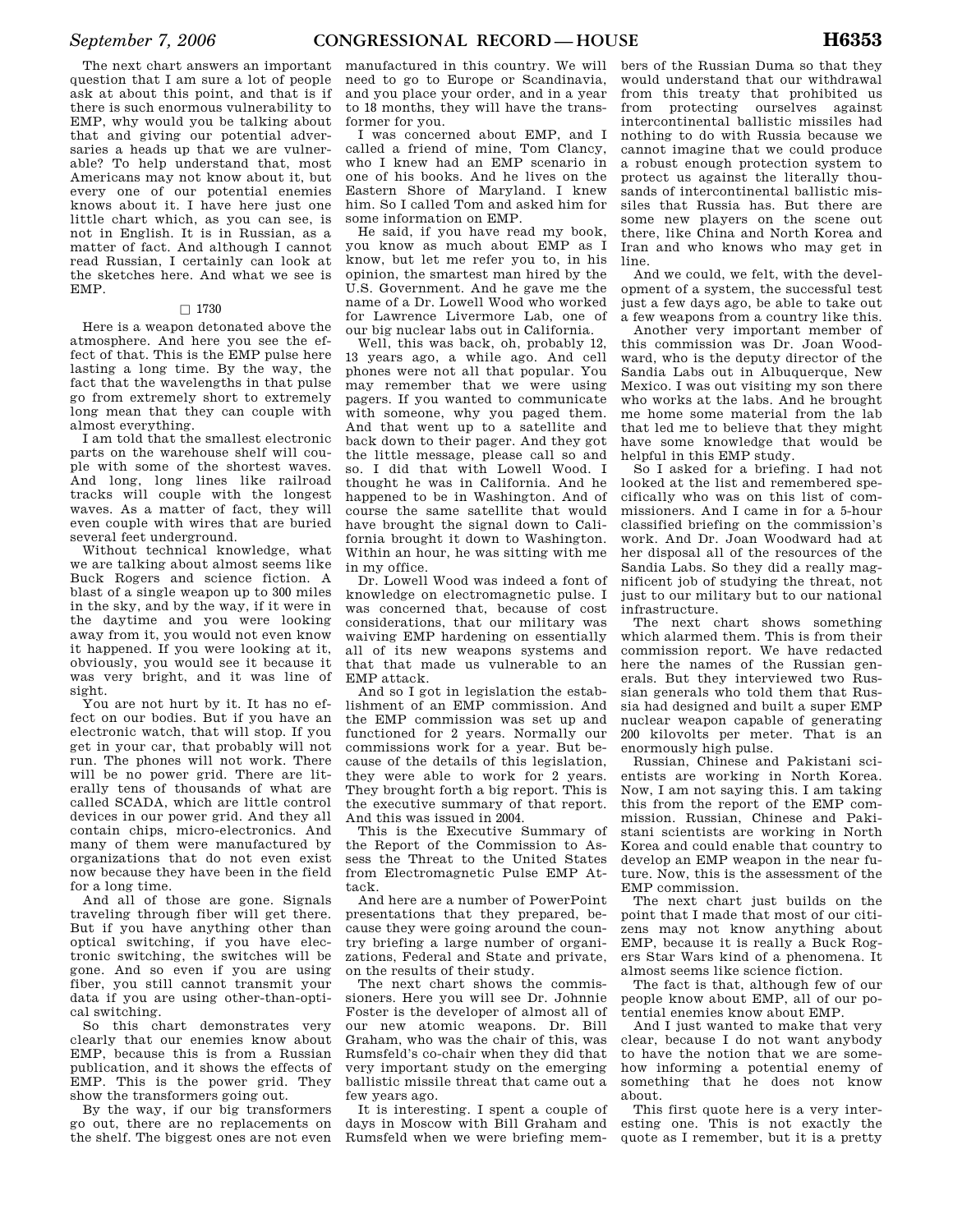good paraphrase, because I was there. It was May 2nd of 1999. And I was sitting in a hotel in Vienna, Austria, with ten other Members of our Congress and three members of the Russian Duma.

I can tell you exactly when we were there. We were there when the three prisoners, hostages, whatever you want to call them were released by Yugoslavia. You may remember that event. They were released to Jesse Jackson as you may remember.

For 2 days we sat in that hotel room hammering out a framework for an agreement. Five days later, that was voted by the G–8. Russia joined the G– 7, because the only country that the Bosnians had enough respect for to be controlled by them was Russia. And when the G–7 joined with Russia, they used the framework agreement that we had developed. And that ended the hostilities there as you may remember.

Well, one of the three Russians there was Vladimir Lukin. He was the ambassador here at the end of Bush 1, the beginning of the Clinton administration. At the time we were there, he was the chair of their equivalent of our International Relations Committee in the Russian Duma.

He is a fairly short fellow with even shorter arms. And he was extremely angry. And he sat there for 2 days with his arms folded across his chest looking at the ceiling. And then he made this statement, and what he said was, as I remember it, ''if we really wanted to hurt you with no threat of retaliation, we would launch an SLBM and we would detonate a nuclear weapon high above your country and shut down your power grid and your communications for 6 months or so.''

That was Vladimir Lukin. Another Russian who was there, who was I think the third ranking Communist, and yes, there is still a big Communist Party in Russia, who was the third ranking Communist, Alexander Shurbanov. And he smiled and he said, ''if one weapon would not do it, we have some spares, like I think at least 7,000 spares.''

You see, the reason for no fear of retaliation was that if it was launched from the ocean, we would never know where it came from. Well, that was his comment.

Now, all of this is from the EMP commission. None of those are my statements. Chinese military writings describe EMP as the key to victory and describe scenarios where EMP is used against U.S. aircraft carriers in a conflict over Taiwan.

Again, a survey of worldwide military and scientific literature sponsored by the commission found widespread knowledge about EMP and its potential military utility, including in Taiwan, Israel, Egypt, India, Pakistan, Iran and North Korea.

This next bullet is kind of repeated in the next chart, so I will skip to this one. Iran has tested launching a Scud missile from a surface vessel, a launch mode that could support a national or

transnational terrorist EMP attack against the United States.

#### $\Box$  1745

It should be noted that you do not have to be very technically adroit or very competent to launch an EMP weapon, because if you miss by 100 miles that is just about as good as a direct hit because there is a large area that this covers.

A Scud missile can launch about 180 miles high. That will not blanket the whole United States, but a Scud missile launched from a ship off our coast could shut down all of New England and much of the mid-Atlantic area with an EMP blast. Now, if you thought recovery from Katrina was difficult, imagine an area many times that large with no remaining infrastructure in terms of communications or power. That is the problem we would have. If it blankets our Nation, of course, we have an essentially we have an essentially irresolvable problem.

The next chart continues with what our potential adversaries know about EMP, and again, all of this is from the EMP commission report. If the world's industrial countries fail to devise effective ways, and this is an interesting one from Iranian Journal in 1998, even before the present wild man who is there, if the world's industrial countries fail to devise effective ways to defend themselves against dangerous electronic assaults, then they will disintegrate within a few years. 150,000 computers belong to the U.S. Army. It is probably more than that now, and if the enemy forces succeeded in infiltrating the information network, which an EMP would do if it shuts us down, then the whole organization would collapse, the American soldiers could not function, nor would they be able to fire a single shot. Now, I am not sure that is totally true, because I think our guns are pretty much immune to the EMP, but it is largely true.

We have now about 35,000 people in South Korea. We believe that with the technology we have that we are a match for the million-man North Korean Army, but if the North Koreans were to launch an EMP weapon, just fire straight up, if you will, and detonate a weapon above the atmosphere, our soldiers would, in effect, be no taller in terms of combat capability than the North Korean soldiers who probably are pretty EMP immune because they do not have very sophisticated equipment.

Terrorist information warfare includes using the technology of directed energy weapons or electromagnetic pulse. This is the Iranian Journal. Terrorists have attempted to acquire nonnuclear radio frequency weapons. This is a statement from the EMP Commission.

So you see that essentially all of our presently believed potential enemies are writing about EMP. It is not that they do not know about it, and my con-

cern is that most Americans do not know about it, which is why we are talking about it.

Why would they be interested in EMP? Again, this is from the commission. States or terrorists may well calculate that using a nuclear weapon for EMP test offers the greatest utility. We talk about asymmetric warfare. An EMP weapon is the ultimate asymmetric weapon. One little country with a Scud launcher and a crude nuclear weapon and a transsteamer from which they could launch it, and by the way, we cannot see with our satellites through the thinnest canvas. If the Scud launcher is on the deck and covered by a canvas, we could not distinguish it from baled hay or crates of bananas.

In fact, there is one interesting story on an EMP attack in our country, and this may be kind of a look at the future. It has our country attacked from the sea, and after the weapon is launched, the ship is sunk. So now even if you find the ships there are no fingerprints. The ship is gone.

Well, these are the reasons they may use it. EMP offers a bigger bang for the buck against U.S. military forces in a regional conflict or a means of damaging the U.S. homeland. There is no way that a nuclear weapon could be used to produce so much damage to our country as with an electromagnetic pulse detection by detonating it at high altitude.

If it took out all of Los Angeles or New York City, you would not have done anywhere near as much damage to our country as simply detonating it above the atmosphere and for using an EMP pulse which would shut down all of our communications and all of our power grids.

Mr. Speaker, think about a world, and it would not be quite this but nearly this, a world in which the only person you can talk to is the person next to you unless you happen to be a ham operator with a vacuum tube set, and then you could talk to another operator who had a vacuum tube set. By the way, the vacuum tubes are a million times less susceptible to EMPs than the microelectronics that we use now. And in this world, the only way pretty much you can go anywhere is to walk unless you happen to have a friend who has a car that has a coil and distributor, and that car probably will work.

The second bullet here is a very interesting one, for two reasons. The country that does this believes they are relatively immune to a massive retaliation with our nuclear weapons. Even if we knew who did it, are we justified in incinerating their grandmothers and their babies because they took out our computers? That is in effect, Mr. Speaker, all they would have done is take out our microelectronics. The consequences of that, of course, are devastating, but the second reason is that we probably would not know who did it.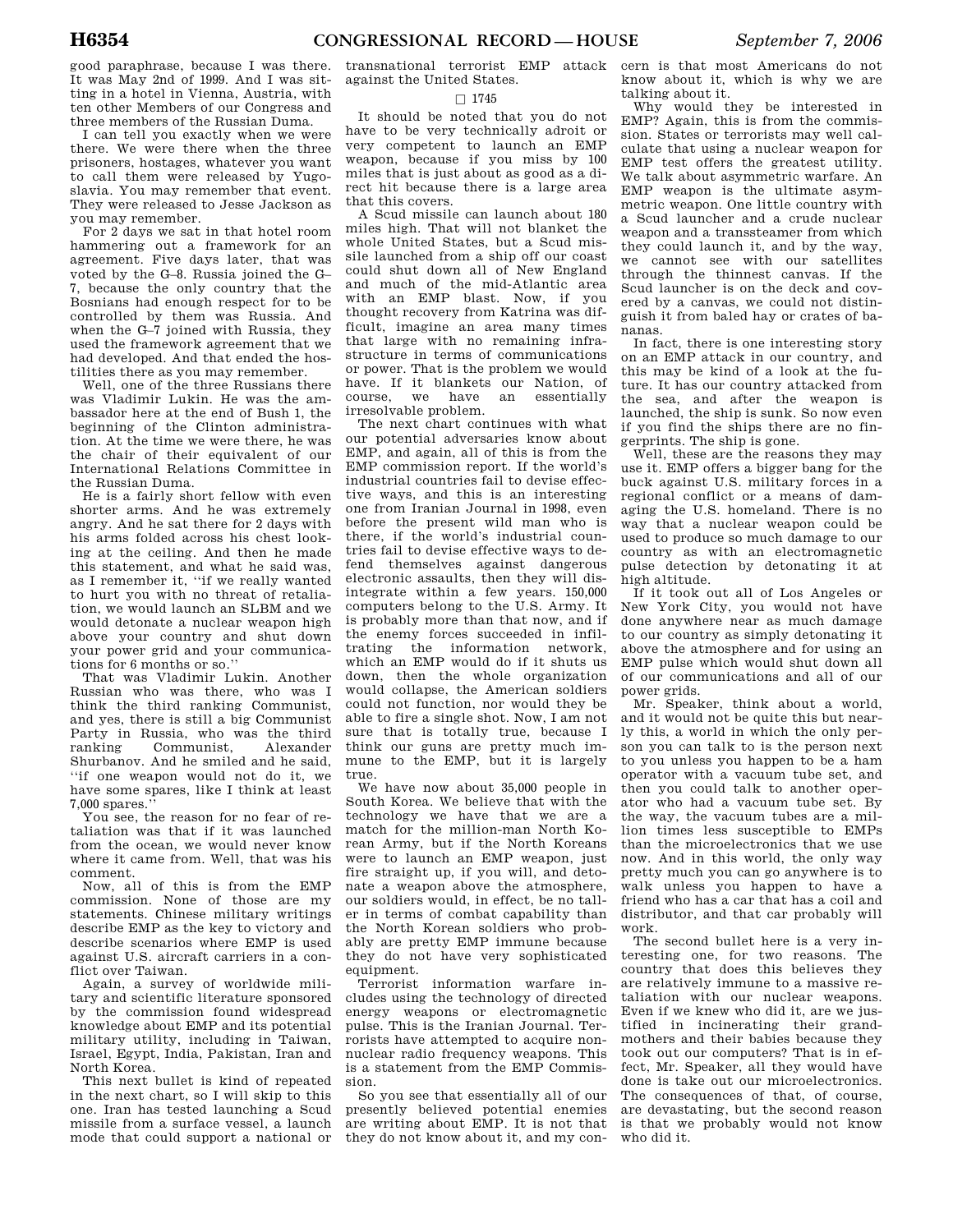I cannot imagine, except for Russia, any country that would launch a nuclear weapon from their soil. Our satellites are really good. We would certainly detect it. We would know where it came from, and we would retaliate. If they attack us, it is going to be from the sea. They cover three-fourths of the Earth's surface. They are very dif-

ficult to monitor. The north Atlantic shipping lanes are crowded with ships. It is essentially impossible to keep track of specific ships in that shipping lane.

EMP could, compared to a nuclear attack on the cities, kill many more Americans in the long run from indirect effects of collapsed infrastructure, power, communications, transportation, food and water.

I was given a prepublication copy of a novel which I hope comes out because I think Americans need to know what the potential is, and it was the story of a community in the hills of North Carolina after an EMP attack. It goes through the first year; and to give some emphasis to this statement, it could kill many more Americans. This is a novel, but they did a lot of research. They had reason to believe, I think, it was probably pretty close to the truth.

If you go to a country that has no communications and no power and will not have any communications or power and essentially no transportation because all of our transportation now except for these old cars and trucks are dependent on microelectronics, the story they told was that at the end of the first year 80 percent of the people in this North Carolina community were dead, most of them from lack of food.

The average city has 3 days' supply of food. If the trucks do not keep coming in over the superhighway, and by the way the serving of food on your plate tonight, the average serving traveled 1,500 miles to get there, to give you some idea of how vulnerable we are to transportation losses.

They were lucky, because the authors concluded in their book that probably 90 percent of our population would be dead by the end of the year, and in New York City with its millions of people, the novel at the end of the year had them with 25,000 people still alive.<br>These

are unimaginable consequences. The effects could be just overwhelmingly devastating, and a little later I will give you some quotes from some very prominent Americans who understand, and you may be surprised of the source of these quotes when you see them.

Strategically and politically, an EMP attack can threaten entire regional or national infrastructures that are vital to U.S. military strengths and societal survival, challenge the integrity of allied regional coalitions, and pose an asymmetrical threat more dangerous to the high-tech West than to rogue states. Most of these rogue states have little microelectronics. If we retaliate with EMP laydown, they would be a little discomfited compared to the effect on us.

The next chart is an interesting one and far too complex to go through in the few moments we have to look at it here. But they spent a lot of time looking at our national infrastructure and the interdependency of the various aspects of our infrastructure.

Their study and conclusions reminded me of the counsel of a very prominent American. This was a number of years ago, Harrison Scott Brown, from CalTech, a geophysicist who I think held a number of seminars called ''The Next Hundred Years,'' and in those seminars, he looked at where the world might be and the various scenarios for the next hundred years.

One of the scenarios way back in the 1960s and 1950s that had been looked at was a nuclear war. He cautioned that recovery from a nuclear war would be very difficult, and what he said then is true in spades today. He noted that our very complex infrastructure was developed through an evolutionary process, through the exploitation of high-quality, readily-available raw materials, iron ore in the Midwest, which was so good that you could almost literally have a backyard smelter. There is still one of those little smelters, by the way, not working of course, just a tourist site now up near Thurmont, Maryland, not very many miles from here.

He cautioned that since our infrastructure was built with these highquality, readily-available materials like coal that was exposed by erosion of the soil from the coal, oil that was very shallow and very abundant in Pennsylvania, that if our infrastructure collapsed, that we probably could not reestablish it without heavy industry, and heavy industry would have collapsed.

I thought just in the last day or two how appropriate his concerns were when I thought of this recent big, and it is big but it is not going to save the day, oil find in the Gulf of Mexico. How could you ever drill through 7,000 feet of water and I think about 30,000 feet of soil without the products of heavy industry? You could not, of course, and what this chart shows is that all of our infrastructure, like a house of cards, is interrelated. Any one is pulled out and the rest collapse. Of course, the one essential to everything is power. When that is gone, all is gone. Nothing works.

They spent a great deal of time, and you can get a copy of this report, and you can read the concerns that they have.

One of the few high altitude nuclear detonations, to confuse the EMP, one 300 miles will cover the whole country. Unprecedented cascading failure of our electronics-dependent could result. I think, Mr. Speaker, we probably ought to change that verb. It would result.

Power energy transport, telecom and financial systems are particularly vul-

nerable and interdependent. EMP disruption of these sectors could cause large scale infrastructure failures for all aspects of the national life. Both civilian and military capabilities depend on these infrastructures without adequate protection, and today, we have essentially none, Mr. Speaker. Without adequate protection, recovery could be prolonged months to years.

Mr. Speaker, you cannot hold your breath for months or years. Now, all of this is from the EMP Commission set up by Public Law 106–398, title XIV. These are not my words. These are the words of the people from the EMP Commission.

The next chart, again directly from the commission, says that EMP is one of a small number of threats that may, and, boy, are they capable of understatement. These are scientists primarily, and scientists are not preachers or politicians. They are given to understatement. EMP is one of a small number of threats that may hold at risk the continued existence of today's U.S. civil society. That is the way of saying, Mr. Speaker, that EMP could end our civil society. When they say ''hold at risk the continued existence,'' that means discontinue the society, disrupt our military forces and disrupt our ability to project military power.

Far too many of our weapons systems are not hardened. At a series of hearings over the last several years, I have frequently asked, after a robust EMP laydown, how much of our war fighting capability remains? And the short answer is, usually not much.

### $\square$  1800

Now, that is about to change, because I now understand that a memo is circulating in the Pentagon asking all of our departments there to make an assessment of their EMP vulnerabilities. Hopefully, that will result in a program to correct this deficiency.

The number of U.S. adversaries capable of EMP attack is greater than in the Cold War. Then there was one. Today, who knows how many there are. Any country that has a crude nuclear weapon that they might make or buy, a Scud launcher and a transsteamer they can put it on is capable; not of blanketing our whole country, but taking out the whole northeast and Mid-Atlantic area would be devastating. This would be orders of magnitude greater than Katrina, and we still really haven't recovered from that one.

Potential adversaries are aware of the EMP strategic attack option. I read earlier a number of quotes from the commission, from journals in these foreign countries noting that they really know about it, the threat not adequately addressed in U.S. national and homeland security programs. I said, Mr. Speaker, they were capable of gross understatement. We are paying essentially no attention to it.

You know, my house is probably not going to burn down, but I wouldn't sleep well tonight, I wouldn't sleep tonight if I knew that I didn't have fire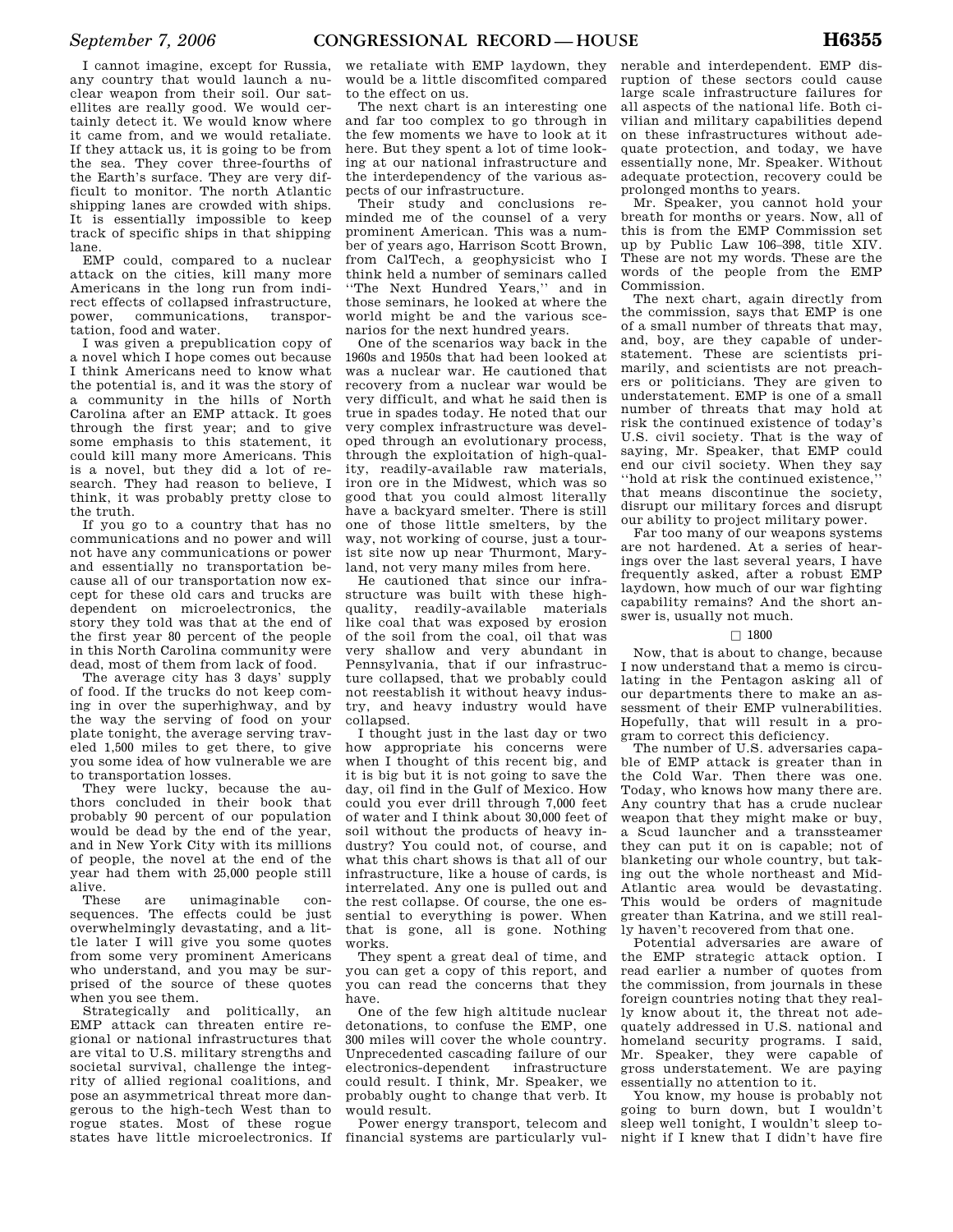insurance on my home. I would want to call the agent and get a binder. Now, what are the odds that my house is going to burn tonight? Very small. I would submit, Mr. Speaker, that in the reality of today's world, there is a bigger probability that there will be an EMP laydown than that any one house or building will burn. Now, if you are uncomfortable being unprotected by fire insurance, you really ought to be uncomfortable being unprotected from EMP.

The next chart shows the conclusions of the EMP Commission. The EMP threat is one of a few potentially catastrophic threats to the United States. As a matter of fact, there is almost no other single event that you can name, except the impact of a large meteor from space perhaps, that you could note that would have the devastating effects of an EMP laydown. By taking action, the EMP threat can be reduced to manageable levels. And they have a large number of pages and a lot of recommendations.

We just recently extended the life of the EMP Commission for 18 months after their first meeting, and their first meeting was just a few weeks ago. So the EMP Commission, unlike most commissions doing this kind of work, they produce a paper, and then the report just collects dusts, and they go away. But this one is not going away, and I hope we can keep it in existence for a long time.

The EMP Commission needs to be there watching our response to make sure that we are doing the right thing. They now have an extension of life of about 18 months. They are a few weeks into that, so they are going around educating people, sectors of government, private sector and so forth.

By taking action, this EMP threat could be reduced. It could be reduced to manageable levels. If you are building a device, and EMP hardened, it may increase the cost of the device only 5 or 10 percent, maybe even less. If you wait until after the device is built, it may cost you as much to harden the device as it did to build it. If you are building in the hardening, it is not all that expensive or not all that difficult.

The strategy to address the EMP threat should balance prevention, and that is telling other people you do this, you are going to pay for it; preparation, protection and recovery. We need to be looking at all of these.

A fascinating study is, what would you do if this happened? What resources do you have available? How would you mobilize those resources? What would you do to provide the most good for the most people with the resources you have available? These are fascinating studies, and essentially nobody is looking at them.

Critical military capabilities must be survivable; and they are not today, I hope we are moving to address that; and endurable to underwrite U.S. strategy.

The next chart shows a continuation of their conclusions, and this reflects

that, in the 2006 Defense Authorization, we extended it for 18 months.

Terrorists are looking for vulnerabilities to attack, and our civilian infrastructure is particularly susceptible to this kind of an attack.

Vulnerability invites attack. I really am a pacifist. I don't like war. That is why I am a big, big supporter of our military, because I really subscribe to the philosophy that the most certain path to peace is to prepare for war. If you are really prepared for war, you are probably not going to have a war. We are not prepared for this kind of an eventuality, and our very unpreparedness invites this kind of an asymmetric attack.

The Department of Homeland Security needs to identify critical infrastructure. And what do we do to protect it? And what do we do to recover? And it notes here that the power grid is a particularly vulnerable and essential one. Without power, you have essentially nothing. Everything goes down without power.

The Department of Homeland Security also needs to develop a plan to help citizens deal with such an attack should it occur. What do you do as a family to prepare? What do you do as a community to prepare? What do you do when it happens? Citizens need to become as self-sufficient as possible.

I am not telling you this; I am reading this from the report. If you are not as self-sufficient as possible, then you become a liability. You are no longer an asset to your country. You become a liability. So it should be the goal of every American to be as self-sufficient as possible, because then you become an asset and not a liability.

The next quote is a really interesting one, and I mentioned some really prominent Americans are concerned about this, and so this is from the Washington Post, ''One Way We Could Lose the War on Terror'' by U.S. Senator JON KYL from Arizona. ''Last week, the Senate Judiciary Committee's Subcommittee on Terrorism, Technology and Homeland Security, which I chair,'' he says, ''held a hearing on a major threat to the United States not only from terrorists but from rogue nations like North Korea. An electromagnetic pulse, an EMP attack, is one of only a few ways America could be essentially defeated by our enemies, terrorists or otherwise. Few, if any, people would die right away, but the long-term loss of electricity would essentially bring our society to a halt. Few could conceive of a possibility that terrorists could bring American society to its knees by knocking out our power supply from several miles in the atmosphere, but this time, we've been warned, and we better be prepared to respond.''

Thank you, Senator KYL. Thank you for your recognition that this is a problem. Thank you for your counsel that we ought to be doing something about it. But, you know, I still don't see us doing much about it.

Another article that appeared in the public, ''The Impact of EMP is Asymmetric.'' This is by Major Franz Gayl. ''The impact of EMP is asymmetric in relation to our adversaries. The less developed societies of North Korea, Iran and other potential EMP attack perpetrators are less electromagnetically dependent and less specialized and are more capable of continued functionality in the absence of modern conveniences.''

If you don't have modern conveniences, you are not going to miss modern conveniences.

''Conversely, the United States would be subject to widespread paralysis and doubtful recovery,'' he says. That really is true, doubtful recovery, ''following a surprise EMP attack. Therefore, terrorists and their coincidentally allied state sponsors may determine that, given just a few nuclear weapons and delivery vehicles, the subjection of the United States to a potentially nonattributable,'' from the sea, from above, ''nonattributable EMP attack is more desirable than the destruction of selected cities.'' I would think so.

''Delayed mass lethality is assured over time through the cascade of EMPs indirect effects that would bring our highly specialized and urbanized society to a disorderly halt.'' That is a very euphemistic way, Mr. Speaker, of saying that most of us would die.

The next chart shows the capability, which we exercised and have now mothballed, where we could put a whole airplane and zap the airplane. Now, this is not quite a realistic simulation of an EMP attack, but it is the best we could do, because there are no long line effects here. You just can't simulate miles of wire and railroad tracks. But we used to have these facilities, and we have now mothballed them. We used to test our airplanes. And some of our most important airplanes are hardened. Indeed, those which are hardened are, obviously. classified. But it is not that we would not have an ability to respond. We would. But to whom? Who did it? And what would be our response?

Mr. Speaker, we have spent several minutes now talking about a threat which I suspect few listeners had any idea existed. I hope that quoting this report and high profile people like JON KYL has convinced the listener that this is not just science fiction, that this is a real possibility indeed.

If there is going to be a conflict, Mr. Speaker, with these powers, I think it is more than a possibility, I think it is a probability that any of these small adversaries that have a nuclear weapon could devastate us more with an EMP laydown than with any other use of that weapon. And the reason I am here in this time that we are talking about national security, Mr. Speaker, is because I believe that, although there are more urgent concerns about national security, like an open border through which 11, 12, 20, who knows how many million illegal immigrants could come,